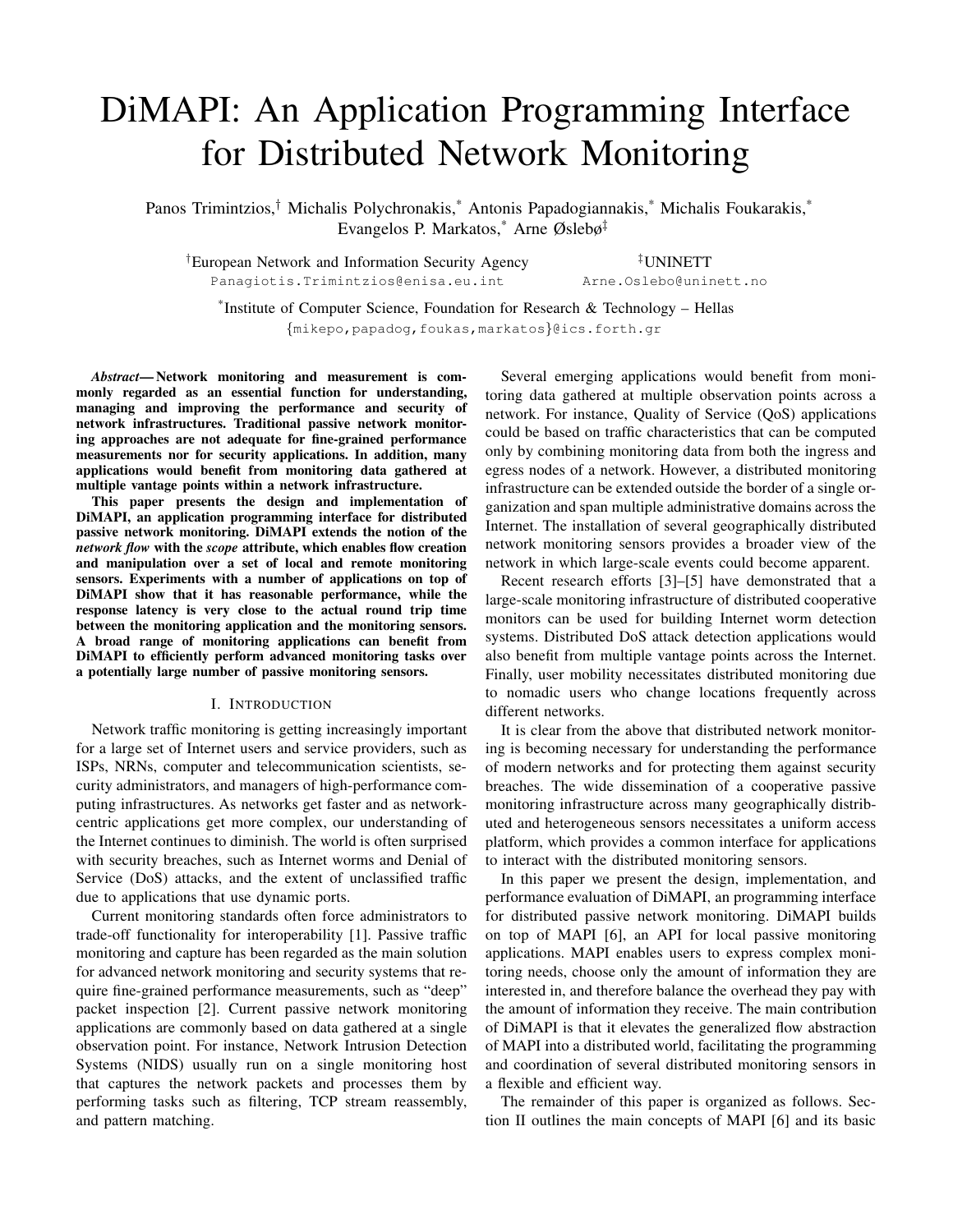

Fig. 1. Network flow examples.

operations. Section III describes the design of DiMAPI, along with some usage examples. In Section IV we present in detail the distributed monitoring architecture and the implementation of DiMAPI. Section V presents the results of the experimental evaluation of DiMAPI. Finally, Section VI summarizes related work and Section VII concludes the paper.

## II. BACKGROUND: THE MONITORING API

DiMAPI has been designed and realized by building on the Monitoring Application Programming Interface (MAPI) [6], an expressive and flexible API for passive network traffic monitoring over a single local monitoring sensor. MAPI builds on a generalized network flow abstraction, flexible enough to capture emerging application needs, and expressive enough to allow the system to exploit specialized monitoring hardware, where available. In order to facilitate the concurrent programming and coordination of a large number of remote passive monitoring systems, we have extended MAPI to operate in a distributed monitoring environment. DiMAPI enables users to efficiently configure and manage any set of remote or local passive monitoring sensors, acting as a middleware to homogeneously use a large distributed monitoring infrastructure.

In this section we introduce the main concepts of MAPI, and briefly describe its most important operations. A complete specification of MAPI is provided in the MAPI man pages [7].

## *A. Network Flow Abstraction*

The goal of an application programming interface is to provide a suitable abstraction that is both simple enough for programmers to use, and powerful enough for expressing complex and diverse monitoring application specifications. A good API should also relieve the programmer from the complexities of the underlying monitoring platform, while making sure that any features of specialized hardware can be properly exploited.

Towards these targets, MAPI builds on a simple, yet powerful, abstraction: the *network flow*. A network flow is generally defined as *a sequence of packets that satisfy a given set of conditions*. These conditions can be arbitrary, ranging from simple header-based filters to sophisticated protocol analysis and content inspection functions.

Figure 1 illustrates the concept of the network flow with some examples. On the top we see a portion of the monitored network traffic, and below three different network flows, each consisting of a subset of the monitored packets. Network flow A consists of "all packets with destination port 80", i.e., packets destined to some web server. Network flow B comprises "all HTTP GET request packets", while C contains only "packets of the CodeRed worm [8]". Note that the packets of network flow B are a subset of A, and similarly, CodeRed packets are a subset of all HTTP GET requests. The network flow abstraction allows for fine-grained control of the conditions that the packets of a flow should satisfy.

The approach to network flows in MAPI is therefore fundamentally different from existing flow-based models, e.g., NetFlow [9], which constrain the definition of a flow to the set of packets with the same source and destination IP address and port numbers within a given time-window. Furthermore, MAPI gives the network flow a *first-class status*: flows are named entities that can be manipulated in similar ways to other programming abstractions, such as sockets, pipes, and files. In particular, users may create or destroy (close) flows, read, sample, or count the packets of a flow, apply functions to flows, and retrieve other statistics from a flow, etc. Using this generalized network flow abstraction, users can express a wide variety of monitoring operations. For instance, MAPI flows allow users to develop simple intrusion detection schemes that require content (payload) inspection.

## *B. Basic MAPI Operations*

Central to the operation of MAPI is the action of creating a network flow:

#### int mapi\_create\_flow(char \*dev)

This call creates a network flow and returns a flow descriptor fd that refers to it. By default, a newly created flow consists of all network packets that go through the monitoring interface dev. When a network flow is not needed any more, it can be closed using mapi close flow().

The abstraction of the network flow allows users to treat packets belonging to different flows in different ways. For example, after specifying which packets will constitute the flow, a user may be interested in *capturing* the packets (e.g., to record an intrusion attempt), or in just *counting* the number of packets and their lengths (e.g., to measure the bandwidth usage of an application), or in *sampling* the packets (e.g., to find the IP addresses that generate most of the traffic). MAPI allows users to clearly communicate to the underlying monitoring system these different monitoring needs, by allowing the association of functions with network flows:

int mapi\_apply\_function(int fd, char  $*$  f, ...)

The above call applies the function f to every packet of the network flow fd, and returns a relevant function descriptor fid. Depending on the applied function, additional arguments may be passed.

MAPI provides several *predefined* functions that cover a broad range of standard monitoring needs. Several functions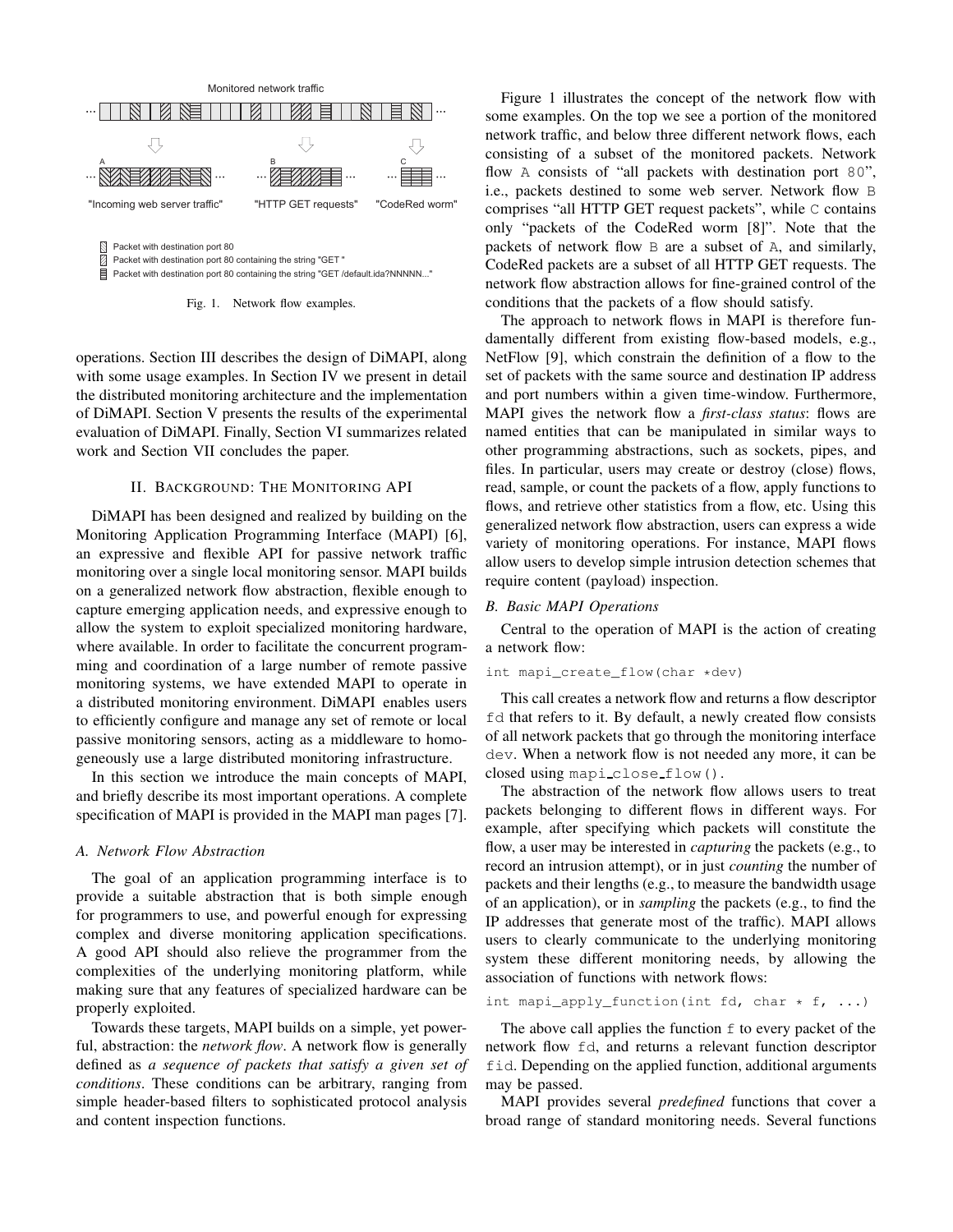are provided for restricting the packets that will constitute a network flow. For example, applying the BPF FILTER function with parameter "tcp and dst port 80" restricts the packets of a network flow to the TCP packets destined to port 80, as in flow A of Figure 1. STR SEARCH can be used to restrict the packets of a flow to only those that contain a specified byte sequence. Network flows  $\overline{B}$  and  $\overline{C}$  in Figure 1 would be configured by applying both BPF FILTER and STR SEARCH. Many other functions are provided for processing the traffic of a flow. Such functions include PKT COUNTER and BYTE COUNTER, which count the number of packets and bytes of a flow, SAMPLE, which can be used to sample packets, HASH, for computing a digest of each packet, and REGEXP, for pattern matching using regular expressions.

Although these functions enable users to process packets and compute network traffic metrics without receiving the actual packets in the address space of the application, they must somehow communicate their results back to the application. For example, a user that has applied the function PKT\_COUNTER to a network flow, will be interested in reading what is the number of packets that have been counted so far. Results retrieval is achieved using the following call:

```
void * mapi_read_results(int fd, int fid)
```
The above function returns a pointer to the memory where the result of the function with the identifier fid, which has been applied to the network flow fd, has been stored. Once a flow is established, packets belonging to that flow can be read one-at-a-time using the following blocking call:

```
struct mapipkt * mapi_qet_next_pkt(int fd,
        int fid)
```
The above function reads the next packet that belongs to flow fd. In order to read packets, the function TO\_BUFFER (which returns the relevant fid parameter) must have previously been applied to the flow. TO BUFFER instructs the monitoring system to store the captured packets into a shared memory area, from where the user can directly read the packet, supporting this way efficient zero-copy packet capturing platforms [10], [11].

## III. DISTRIBUTED PASSIVE MONITORING

The need for elaborate monitoring of large-scale network events and characteristics requires the cooperation of many, possibly heterogeneous, monitoring sensors distributed over a wide-area network or several collaborating Autonomous Systems (AS). In such an environment, the processing and correlation of the data gathered at each sensor gives a broader perspective of the state of the monitored network, in which related events become easier to identify.

Figure 2 illustrates a high-level view of such a distributed passive network monitoring infrastructure. Monitoring sensors are distributed across several autonomous systems, with each AS having one or more monitoring sensors. Each sensor may monitor the link between the AS and the Internet (as in AS 1 and 3), or an internal sub-network (as in AS 2). An authorized



Fig. 2. A high-level view of a distributed passive network monitoring infrastructure.

user, who is not necessarily located in any of the participating ASes, can run monitoring applications that involve an arbitrary number of the available monitoring sensors.

In order to take advantage of information from multiple vantage points, monitoring applications need a uniform access platform for interaction with the remote monitoring sensors. DiMAPI fulfils this requirement by facilitating the programming and coordination of a set of remote sensors from within a single monitoring application. This is achieved by building on the abstraction of the network flow introduced in MAPI. However, MAPI supports the creation of network flows associated with a *single* local monitoring interface, and thus, in MAPI, a network flow receives network packets captured at a single monitoring point.

One of the main novelties of DiMAPI is the introduction of the network flow *scope*, a new attribute of network flows. In DiMAPI, each flow is associated with a scope that defines a set of monitoring interfaces which are collectively used for network traffic monitoring. Generally, given an input packet stream, a network flow is defined as a sequence of packets that satisfy a given set of conditions. In MAPI, the input stream of packets comes from a single monitoring interface. The notion of scope in DiMAPI enables a network flow to receive packets from several monitoring interfaces. With this definition, the abstraction of the network flow remains intact: a network flow with scope is still a subset of the packets of an input packet stream. However, the input packet stream over which the network flow is defined may come from more than one monitoring points. In this way, when an application applies functions to manipulate or extract information from a network flow with a scope of multiple sensors, it effectively manipulates and extracts information concurrently from all these monitoring points.

# *A. Extensions to MAPI*

In order to support the abstraction of scope in DiMAPI, the interface and implementation of mapi create flow() have been extended to support the definition of multiple remote monitoring interfaces. A remote monitoring interface is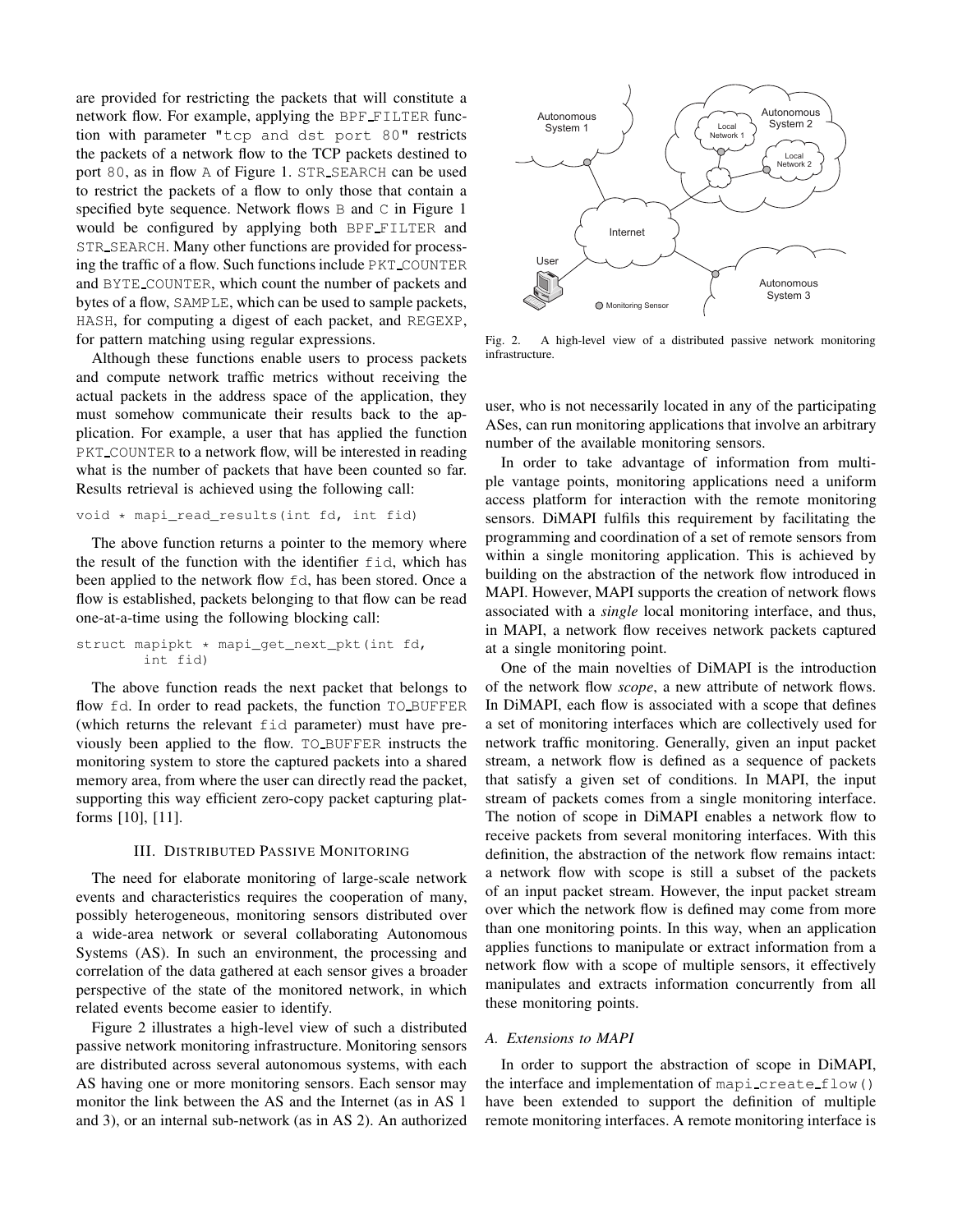

Fig. 3. An example where a monitoring application manipulates a network flow associated with two remote monitoring sensors located in different administrative domains.

defined as a host:interface pair, where host is the host name or IP address of the remote sensor and interface is the device name of the monitoring interface or the name of a packet trace file. The scope of a network flow is composed by concatenating several comma-separated host:interface pairs as a string argument to mapi create flow(). For example, the following call creates a network flow associated with two monitoring interfaces located at two different hosts across the Internet:

```
fd = mapi_create_flow(
    "m1.forth.gr:/dev/dag0, 123.45.6.7:eth2");
```
In the example of Figure 3, a user creates a network flow associated with two remote sensors located in two different organizations, FORTH and UNINETT. The user then applies the function BPF FILTER in order to restrict the packets of the flow to only those that are destined to some web server (some code has been omitted for clarity). As a result, the application receives packets with destination port 80 that are captured at both UNINETT's and FORTH's sensors.

The scope abstraction also allows the creation of flows associated with multiple interfaces on the same local or remote host. For example, the following call creates a network flow associated with a commodity Ethernet interface and a DAG card, both installed at the same monitoring sensor.

```
fd = mapi_create_flow(
    "m1.forth.gr:/dev/dag0, m1.forth.gr:eth1");
```
Note that the scope abstraction in DiMAPI preserves the semantics of the existing mapi\_create\_flow() function, ensuring backwards compatibility with existing legacy MAPI applications. A local network flow can still be created by specifying a single monitoring interface without prepending a host.

#### *B. Monitoring Application Examples*

In this section we describe two simple monitoring applications built on top of DiMAPI. The first is a simple byte counter for web traffic, and the second is an application that detects covert traffic from a specific peer-to-peer file sharing client. Note that these are illustrative examples—one may think of much more complicated monitoring applications to exploit the full power of DiMAPI.

*1) Web Traffic Byte Counter:* The following pseudocode illustrates a simple DiMAPI application that counts the total bytes of the packets received by the web servers of several monitored networks within a predefined interval.

```
1 fd = mapi_create_flow(
2 "host1:eth2, host2:/dev/dag0, host3:eth1");
3
4 / * keep only packets directed to a web server */<br>s mapi apply function (fd. "BPF FILTER".
    mapi_apply_function(fd, "BPF_FILTER",
6 "tcp and dst port 80");
 7
\frac{8}{9} /* and just count them */<br>9 fid = mapi apply function
    fid = mapi\_apply\_function(fd, "BYTE\_COUNTER");10
11 mapi_connect(fd);
12 sleep(10);
13
14 bytes = mapi_read_results(fd, fid);
15 \cdot \cdot \cdot
```
The application operates as follows. We initially define a network flow with a scope of three remote sensors (line 1). Then, we restrict the packets of the flow to only those destined to some web server, by applying the BPF FILTER function (line 5). After specifying the characteristics of the network flow, we instruct the monitoring system that we are interested in just counting the number of bytes of the flow, by applying the BYTE COUNTER function (line 9). Finally, we activate the flow (line 11). After 10 seconds, the application reads the result by calling mapi\_read\_results() (line 14).

*2) Covert Peer-to-Peer Traffic Identification:* The second example is an application that identifies covert traffic from Gnutella file sharing clients. Several Gnutella clients offer the capability to operate using HTTP traffic through port 80, masquerading as normal web traffic in order to bypass strict firewall configurations aiming to block P2P traffic. The following pseudocode illustrates how DiMAPI can be used for writing a simple application that identifies file sharing clients joining the Gnutella network using covert web traffic.

```
1 fd = mapi_create_flow(
2 "host1:eth2, host2:/dev/dag0, host3:eth1");
3
4 /* keep only web packets */<br>5 mapi apply function (fd, "BP
   5 mapi_apply_function(fd, "BPF_FILTER",
        "tcp and port 80");
 7
8 / * indicating Gnutella traffic */9 mapi_apply_function(fd, "STR_SEARCH",
10 "GNUTELLA CONNECT");
11
12 /* and just count them */<br>
13 fid = mapi_apply_function
   fid = mapi\_apply\_function(fd, "PKT_COUNTER");14
15 mapi_connect(fd);
16
17 /* forever, report the number of packets */<br>18 while(1) {
   while(1) {
19 sleep(60);
20 cnt = mapi_read_results(fd, fid);
21 ...
22 }
```
Similarly to the previous example, we initially create a network flow that receives the packets seemingly destined to, or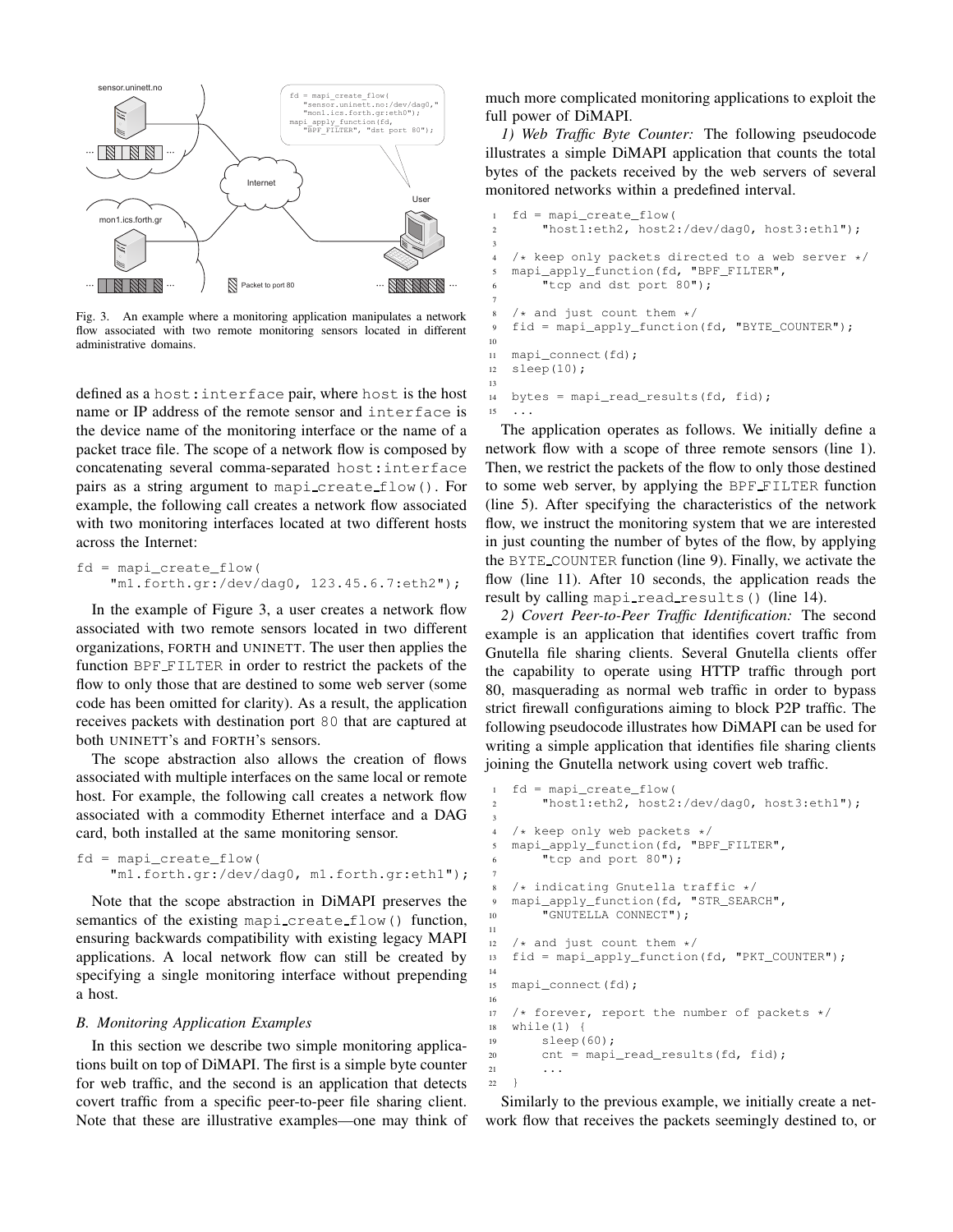coming from, some web server. Once a file sharing client that wants to connect to the Gnutella network obtains the address of another servant on the network, it sends a connection request containing the string "GNUTELLA CONNECT." Thus, we use the function STR SEARCH to further restrict the packets of the flow to those that contain this characteristic string (line 9). After specifying the characteristics of the flow, we instruct the monitoring system that we are interested in just counting the number of packets by applying the PKT COUNTER function (line 13). Finally, we activate the flow (line 15). After this point, each monitoring sensor has started inspecting the monitored traffic for covert Gnutella traffic and keeps a count of the matching packets. Then, the application periodically reads the current value of the counter in a infinite loop (line 20).

Implementing the above simple distributed monitoring application using existing tools and libraries would have been a tedious process, resulting in longer code and higher overheads. For example, we could use tools like snort [12] or ngrep [13], which allow for pattern matching in the packet payload, for capturing the Gnutella packets at each remote sensor. At the end-host, we should have to use some scripts for starting and stopping the remote monitoring applications and for retrieving and collectively reporting the results, through some remote shell such as ssh.

Alternatively, one could build the application using solely WinPcap [14] or rpcap [15]. Both libraries extend libpcap [16] with remote packet capture capabilities, allowing captured packets at a remote host to be transferred to a local host for further processing. In order to count the covert Gnutella packets using one of these libraries, the application has to first transfer locally *all* the captured web packets, separately from each remote sensor, and then identify locally the Gnutella packets. The pattern matching operation has to be performed locally since libpcap does not offer any pattern matching operation. However, transferring all the web packets from each remote sensor to the local application incurs a significant network overhead. In contrast, DiMAPI enables traffic processing at each remote sensor, which allows for sending back only the computed results. In this case, only the *count* of Gnutella packets is transferred through the network, which incurs substantially less network overhead.

Clearly, such custom schemes do not scale well and cannot offer the ease of use and flexibility of DiMAPI for building distributed monitoring applications. Furthermore, DiMAPI exploits any specialized hardware available at the monitoring sensors, and efficiently shares the monitoring infrastructure among many users. The monitoring daemon on each sensor groups and optimizes the monitoring operations requested by the users of the system, providing the same or even better performance compared to libpcap [6].

## IV. DIMAPI ARCHITECTURE

Figure 4 illustrates the architecture of a monitoring sensor that supports DiMAPI. The overall architecture includes one or more monitoring interfaces for capturing traffic, a monitoring agent, which provides optimized passive monitoring services,



Fig. 4. Architecture of a DiMAPI monitoring sensor. Remote user applications interact with the Monitoring Agent through the Communication Agent.

the DiMAPI stub, for writing monitoring applications, a communication agent for interaction with the remote monitoring applications, and finally, the actual monitoring applications.

The monitoring host is equipped with one or more monitoring interfaces for packet capture, and optionally an additional network interface for remote access. The latter is the sensor's "control" interface, and ideally it should be separate from the network "taps." Packets are captured and processed by the monitoring agent [6], called mapid: a user-level process with exclusive access to the captured packets. Mapid is optimized to perform intensive monitoring operations at high speeds, exploiting any features of the underlying hardware. Local monitoring applications communicate directly with mapid via a subset of the DiMAPI stub that is optimized for fast and efficient local access. This is achieved by performing all communication between local applications and mapid via shared memory and UNIX sockets [6].

Remote applications must be able to communicate their monitoring requirements to each sensor through the Internet. A straightforward approach for enabling applications to communicate with a remote sensor would be to modify mapid to interact directly with the remote applications through the DiMAPI stub. However, this design requires changes to be made to the monitoring agent, which poses several risks. Indeed, mapid is a complex part of the software architecture and is already responsible for handling important "heavy-duty" tasks, as this is where all the processing of the monitoring requirements of the users' applications takes place, and thus, has to keep up with intensive high-speed packet processing. Besides increasing the software complexity of mapid, extending it to handle communication directly with remote clients would probably introduce additional performance overhead. Furthermore, allowing remote clients to connect directly to mapid, which has exclusive access to the captured packets, may introduce significant security risks.

For the above reasons, we have chosen an alternative design that avoids any modifications to mapid, as depicted in Figure 4. We have introduced an *intermediate* agent between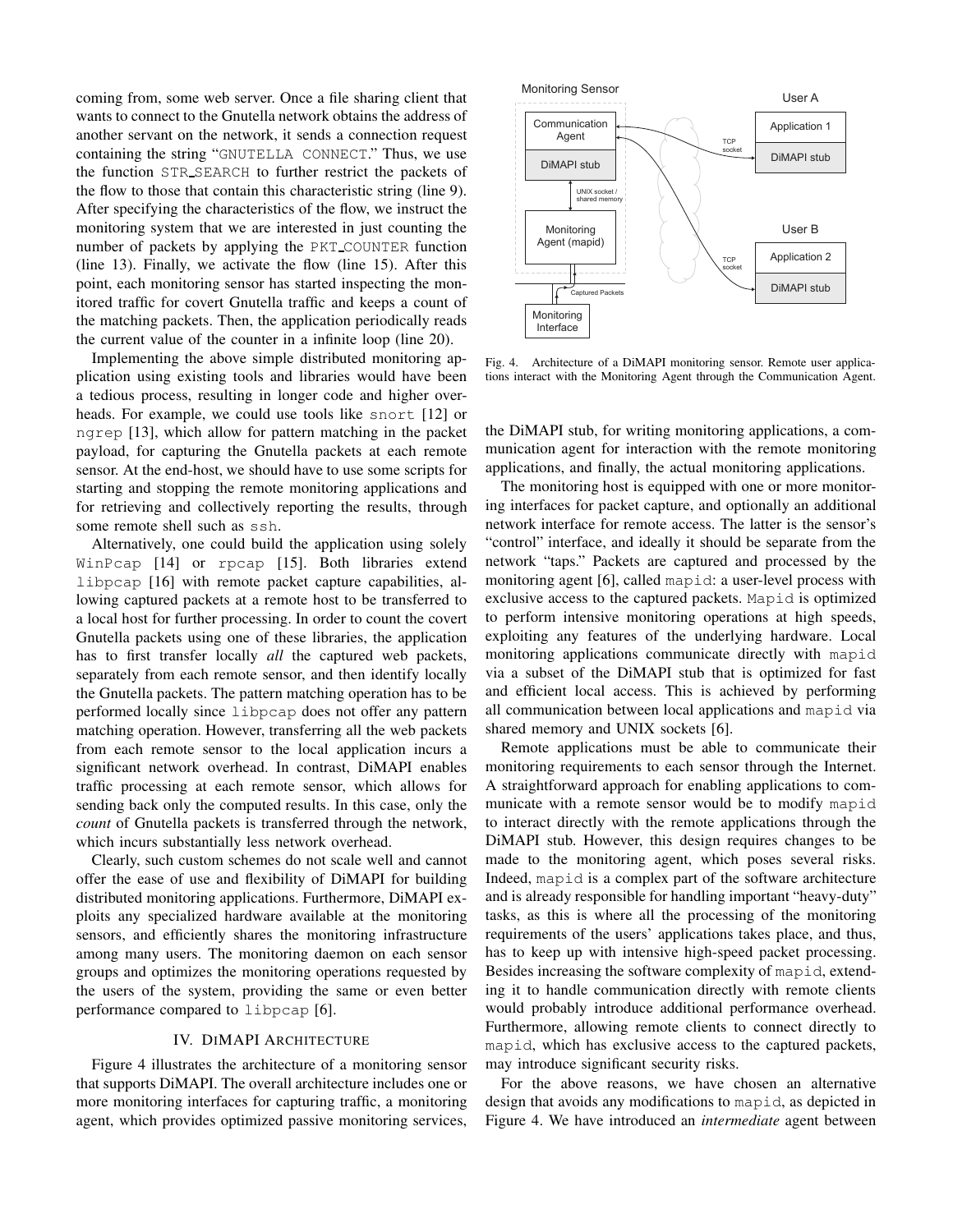

Fig. 5. Control sequence diagram for the execution of the function mapi create flow().

mapid and the remote applications, for handling all remote communication. This *Communication Agent* (commd), which runs on the same host as mapid, acts as a proxy for the remote applications, forwarding their monitoring requests to mapid, and sending back to them the computed results. The presence of commd is completely transparent to user applications, which continue to operate as if they were interacting directly with mapid—only the DiMAPI stub is aware of the presence of commd. Furthermore, the presence of commd is also transparent to mapid since it operates as a typical local monitoring application on top of MAPI.

The main benefit of this design is that it does not require any modifications to mapid. Only the MAPI stub needs to be extended for supporting the DiMAPI functionality, as discussed in Section III. At the monitoring sensor side, the DiMAPI functionality is solely implemented by commd, which is built as a local monitoring application. This allows for a cleaner implementation with shorter debugging cycles and for a more robust system due to fault isolation. Indeed, the system becomes more robust as communication failures will not result in failure of the monitoring processes. Furthermore, in case that the remote monitoring functionality of a sensor is not required any more, it can be easily left out by simply not starting up commd.

In the following sections we look more closely into the structure and operation of commd and the communication protocol between commd and the DiMAPI stub. We also discuss security and privacy issues related to the system.

#### *A. Communication Agent*

The communication agent runs on the same host with mapid and acts as an intermediary between remote monitoring applications and mapid. Upon the reception of a monitoring request from the DiMAPI stub of a remote application, it forwards the relevant call to mapid, which in turn processes the request and sends back to the user the computed results, again through commd. The communication agent is a simple user-level process implemented on top of DiMAPI, i.e., it looks like an ordinary DiMAPI-based monitoring application.

However, its key characteristic is that it can receive monitoring requests from *other* monitoring applications that run on different hosts and are written with DiMAPI. This is achieved by directly handling the control messages of the DiMAPI coming from the remote applications, and transforming them to the relevant local calls.

The communication agent listens for monitoring requests from DiMAPI applications to a known predefined port. A new thread is spawned for each new remote application and thereafter handles all the communication between the monitoring application and commd. The DiMAPI stub that is linked with the application sends a control message to commd, for each DiMAPI call invocation, which in turn repeats the call. This time though, the stub of commd will interact directly with the mapid running on the same host. Commd then returns the result to the stub of the remote application, which in turn returns it to the user. Note that although commd is implemented on top of DiMAPI, it uses only the subset of DiMAPI that is intended for local network monitoring [6], and communicates locally with mapid solely through shared memory and UNIX sockets, since it never manipulates network flows associated with remote monitoring sensors.

The message sequence diagram in Figure 5 shows the operation of the communication agent in more detail, using a concrete example of the control sequence for the implementation of the mapi create flow() call. Initially, a monitoring application calls mapi create flow() for creating a network flow at a remote monitoring sensor (step 1). The DiMAPI stub retrieves the IP address of the sensor and sends a respective control message to the commd running on that host through a TCP socket (step 2). The message contains the type of the DiMAPI call to be executed (CREATE), along with the monitoring interface that will be used (eth0). Upon the receipt of the message, commd repeats the call to mapi create flow (step 3). This time, however, the call is destined directly to mapid, thus the stub of commd sends the respective message through a UNIX socket (step 4). Assuming a successful creation of the flow, mapid returns the flow descriptor fd priv of the newly created flow to the stub of commd (step 5), which in turn finishes the execution of the mapi create flow() call by returning fd priv to commd (step 6). The agent constructs a corresponding reply message that contains the flow descriptor, and sends it back to the DiMAPI stub of the user application (step 7).

Finally, the stub of the application has to return a flow identifier back to the user. However, in case that the network flow is associated with more than one monitoring sensors, the DiMAPI stub of the application will receive several flow descriptors, one for each of the monitoring interfaces constituting the scope of the network flow.<sup>1</sup> Thus, the stub generates and returns a new unique flow identifier, and internally stores the mapping between the received flow descriptors and the newly created identifier (step 8).

<sup>1</sup>In that case, steps 2–7 in Figure 5 are repeated for each sensor of the network flow's scope.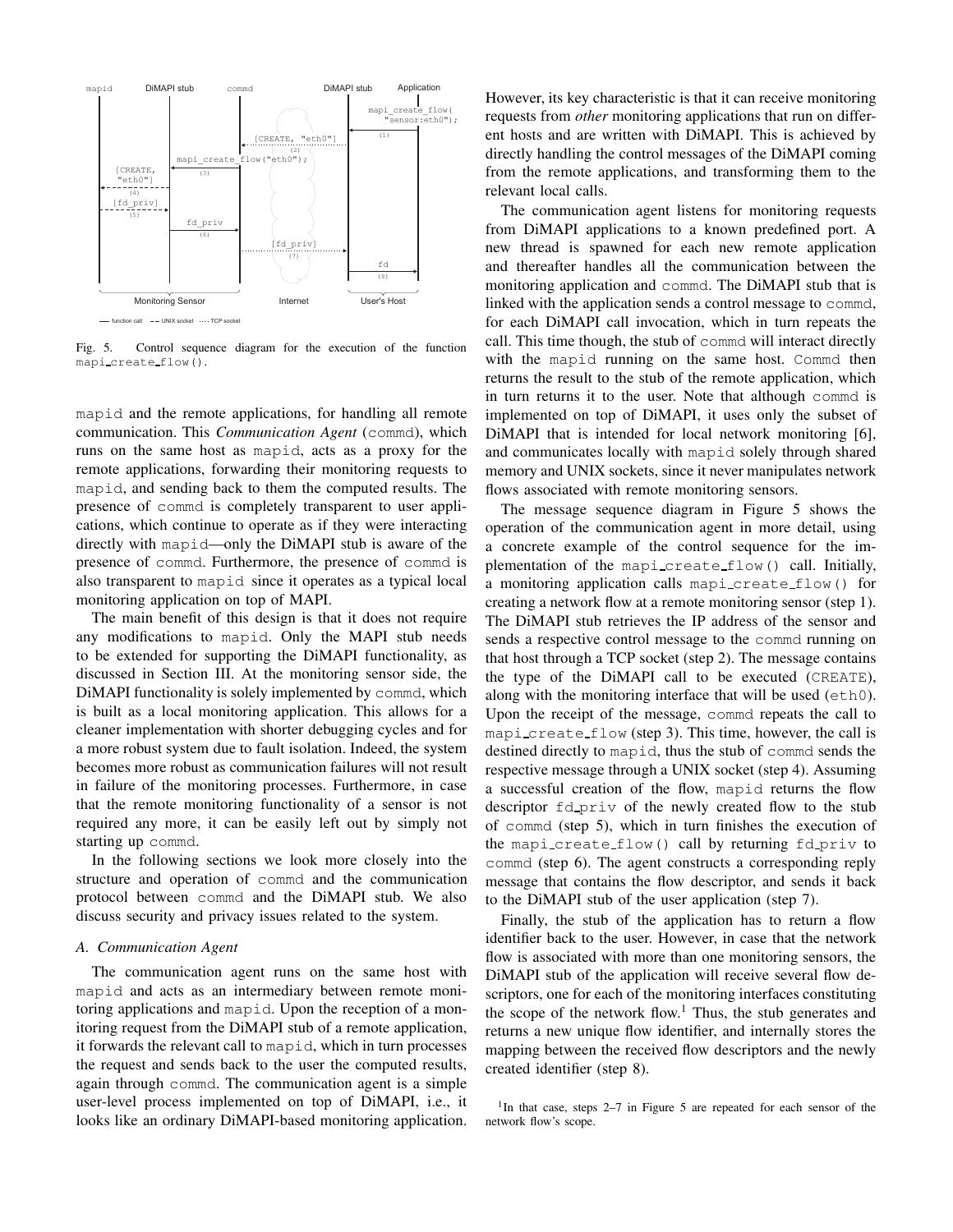| 32                  |         |  |
|---------------------|---------|--|
| <b>Total Length</b> | Command |  |
| fd                  | fid     |  |
| Timestamp           |         |  |
| Data                |         |  |

Fig. 6. Format of the control messages exchanged between the DiMAPI stub and commd.

Although at first sight it may seem that the overhead for a DiMAPI call is quite high, since it results in several control flow transitions, we should stress that most of the above steps are function calls or inter-process communication that takes place on the same host, and thus, are performed very fast. The operations with the highest overhead are the send and receive operations through the TCP socket (steps 2 and 7), which incur an unavoidable overhead due to network latency. We look in more detail into this issue in Section V.

## *B. Communication Protocol*

All communication between the monitoring sensors and the remote applications is encapsulated in the DiMAPI stub. The design target of the communication protocol was to provide communication with minimal overhead and good scalability over a large number of monitoring sensors. DiMAPI stub library calls exchange control messages with commd through TCP sockets. Each message contains all the necessary information for the operation to be executed. After sending a request, the stub waits for the corresponding acknowledgement from the sensor, indicating the successful completion of the requested action, or a specific error in case of failure.

The format of the messages exchanged between the DiMAPI stub and commd is shown in Figure 6. Each message has variable length, denoted by the field Total Length. The Command field contains the operation type, sent by the stub to commd, or the acknowledgment value for a request that commd has processed. It takes values from an enumeration of possible message types. For example, for a call to mapi create flow(), the relevant message sent from the stub will have a Command value of CREATE FLOW, for a call to mapi apply function() Command will be APPLY FUNCTION, and so on.

Fields fd and fid contain the descriptors of the network flow and the applied function instance being manipulated, respectively. Timestamp contains the time at which the result included in the communication message was produced. Finally, the field Data, the only with variable size, serves different purposes depending on the contents of the Command field. Specifically, when the message is a reply (acknowledgement) from commd to a call of mapi read results(), it contains the results of an applied function. If the Command field contains a request, sent from the DiMAPI stub, e.g., to apply some function to a network flow, it may contain the arguments of the relevant DiMAPI function. For example, in a call to mapi apply funtion(), it contains the name of the function to be applied along with its arguments.

#### *C. Security and Privacy*

A large-scale network monitoring infrastructure consisting of many sensors across the Internet is exposed to several threats that may disrupt its operation. Monitoring sensors may become targets of coordinated Denial of Service (DoS) attacks, aiming to prevent legitimate users from receiving a service with acceptable performance, or sophisticated intrusion attempts, aiming to compromise the monitoring hosts. Being exposed to the public Internet, monitoring sensors should have a rigorous security configuration in order to preserve the confidentiality of the monitored network, and resist to attacks that aim to compromise it.

To counter such threats, each sensor is equipped with a firewall, configured using a conservative policy that selectively allows inbound traffic only from the predefined IP addresses of legitimate users. Inbound traffic from any other source is dropped. Since our system is based on the Linux OS, such a policy can be easily implemented using iptables [17].

The administrator of each monitoring sensor is responsible for issuing credentials to users who want to access the monitoring sensor with DiMAPI. The credentials specify the usage policy applicable to that user. Whenever a user's monitoring application connects to some monitoring sensor and requests the creation of a network flow, it passes the user's credentials. The monitoring sensor performs *access control* based on the user's request and credentials. In this way, administrator delegates authority to use that sensor, using public key authentication. Access control in our system is based on the KeyNote [18] trust-management system, which allows direct authorization of security-critical actions.

Since all communication between user applications and the remote sensors will be made through public networks across the Internet, special measures must be taken in order to ensure the *confidentiality* of the transferred data. Data transfers through TCP are unprotected against eavesdropping from third-parties that have access to the transmitted packets, since they can reconstruct the TCP stream and recover the transferred data. This would allow an adversary to record DiMAPI's control messages, forge them, and replay them in order to access a monitoring sensor and impersonate a legitimate user. For protection against such threats, any communication between the DiMAPI stub and a remote sensor is encrypted using the Secure Sockets Layer protocol (SSL).

In a distributed monitoring infrastructure that promotes sharing of network packets and statistics between different parties, exchanged data should be *anonymized* before made publicly available for security, privacy, and business competition concerns that may arise due to the lack of trust between the collaborating parties. The DiMAPI architecture supports an advanced framework for creating and enforcing anonymization policies [19]. Since different users and applications may require different levels of anonymization, the anonymization framework offers increased flexibility by supporting the specification of user and flow specific policies.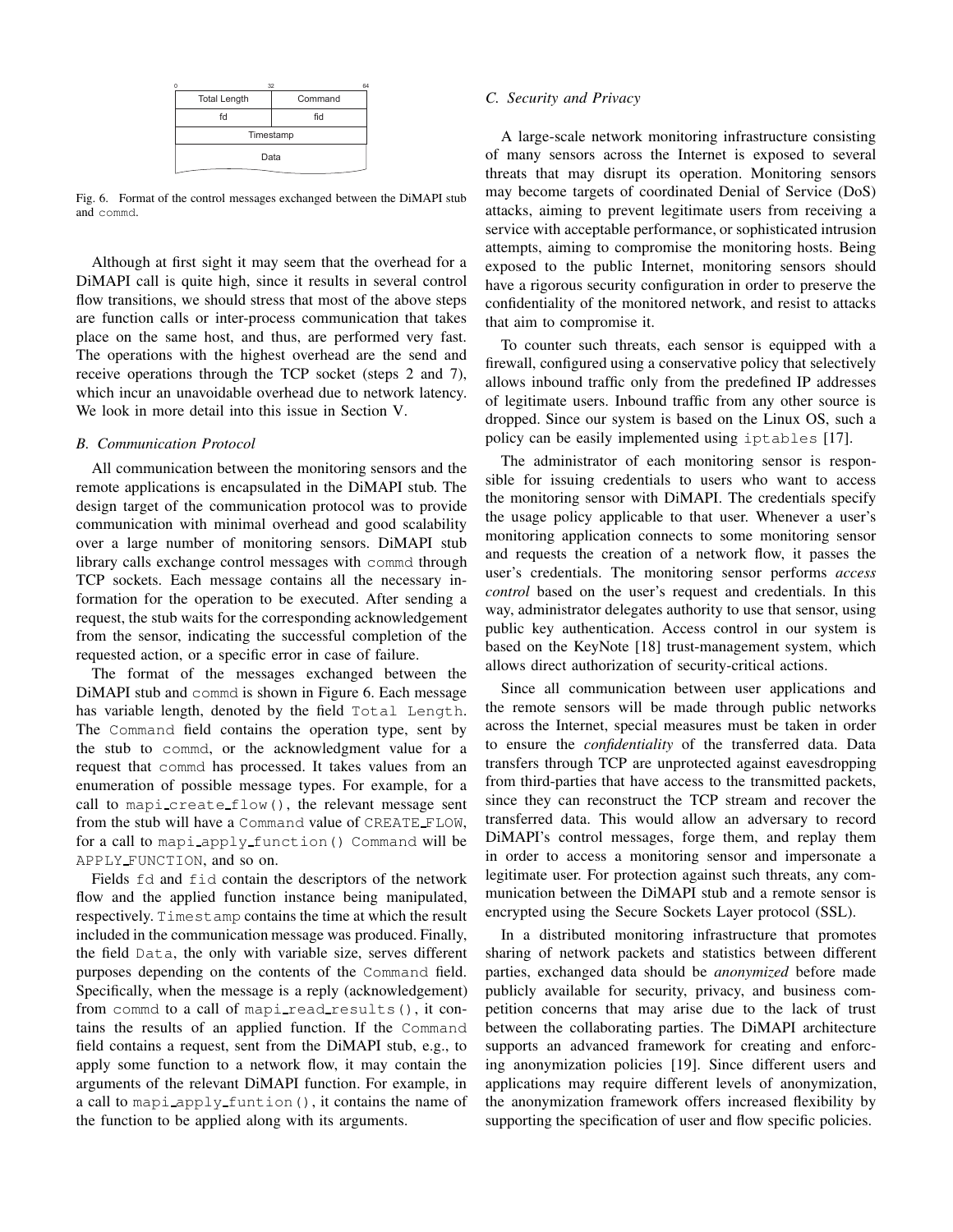

Fig. 7. Total network traffic exchanged during the Fig. 8. instantiation of a network flow, when applying 1 and 8 functions.

initialization phase, i.e., creation, configuration, and DiMAPI monitoring application that uses function DiMAPI monitoring application that uses function Network overhead incurred with a Fig. 9. BYTE COUNTER, with polling periods 0.1, 1, and 10 seconds.

Network overhead incurred with a HASHSAMP, with polling periods 0.1, 1, and 10 seconds.

#### V. PERFORMANCE EVALUATION AND EXPERIENCE

In this section we experimentally evaluate several performance aspects of DiMAPI. Our analysis consists of measurements regarding the network overhead and response latency, and how these metrics scale as the number of the participating monitoring sensors increases. Furthermore, we discuss our experiences with a real world application built on top of DiMAPI.

#### *A. Experimental Environment*

For the experimental evaluation of DiMAPI we used two different monitoring sensor deployments. The first system consists of 15 monitoring sensors distributed across the internal network of FORTH. All nodes are interconnected through 100 Mbps Ethernet for the sensor control interface. Each sensor is equipped with a second Ethernet interface for the actual passive network monitoring. The monitored test traffic is generated using iperf [20] and tcpreplay [21]. The second deployment consists of four monitoring sensors located at four different ASes across the Internet: FORTH, the University of Crete (UoC), the Venizelio Hospital at Heraklion (VHosp), and the University of Pennsylvania (UPenn). In this deployment, each sensor monitors live traffic passing through the monitored links of the corresponding organization. The operating system of the sensors in both deployments is Linux (various distributions).

## *B. Network Overhead*

As discussed in Section IV, whenever a monitoring application that utilizes remote sensors calls a DiMAPI library function, this results to a message exchange between the DiMAPI stub and the commd running on each sensor. This procedure poses questions about the overhead and the scalability of this approach. In this set of experiments, we set out to quantify the network overhead that DiMAPI incurs when used for building distributed monitoring applications.

For the experiments of this section, we implemented a test monitoring application that creates a network flow, configures it by applying several functions, and then periodically reports some result according to the applied functions. This application operates in a similar fashion to the examples presented

in Section III-B. The measurements were performed in the 15-sensor FORTH network, while the test application was running on a separate host. Our target is to measure the network overhead generated by DiMAPI, when using different monitoring granularity. The generated network traffic was measured using a second local DiMAPI application running on the same host with the test application. This local application reports the amount of DiMAPI control traffic by creating a network flow that captures all packets to and from the DiMAPI control port. Since it is a local monitoring application, it incurs no network traffic. We validated our results using tcpdump.

In the first experiment, we measured the network overhead for the initialization of a network flow, as a function of the number of remote monitoring sensors constituting the scope of the flow. The initialization overhead includes the traffic incurred by both the DiMAPI stub and commd during the creation, configuration, and instantiation of a network flow. For example, in the pseudo-code of Section III-B.1, the initialization phase includes lines 1–11, and comprises four DiMAPI function calls, while in the second example of Section III-B.2, the initialization phase is between lines 1–15, and includes calls to five functions.

Figure 7 shows the amount of traffic generated during the initialization phase for two variations of the test application. In the first variation, corresponding to the dashed line, the network flow is configured by applying only one function, which results to a total of three DiMAPI library function calls for the initialization phase. In the second variation, the network flow is configured by applying 8 functions, a rather extreme case, resulting to a total of 11 DiMAPI library function calls. The incurred traffic grows linearly with the number of monitoring sensors, and, for 15 sensors, reaches about 15 KBytes for the first variation and 45 KBytes for the second. In both cases, the network overhead remains low, and can be easily amortized during the lifetime of the application.

In the next experiment we measured the rate of the network traffic incurred during the lifetime of the application due to the periodic results retrieval. After the initialization phase, the test application constantly reads the new value of the result by periodically calling mapi read results () at a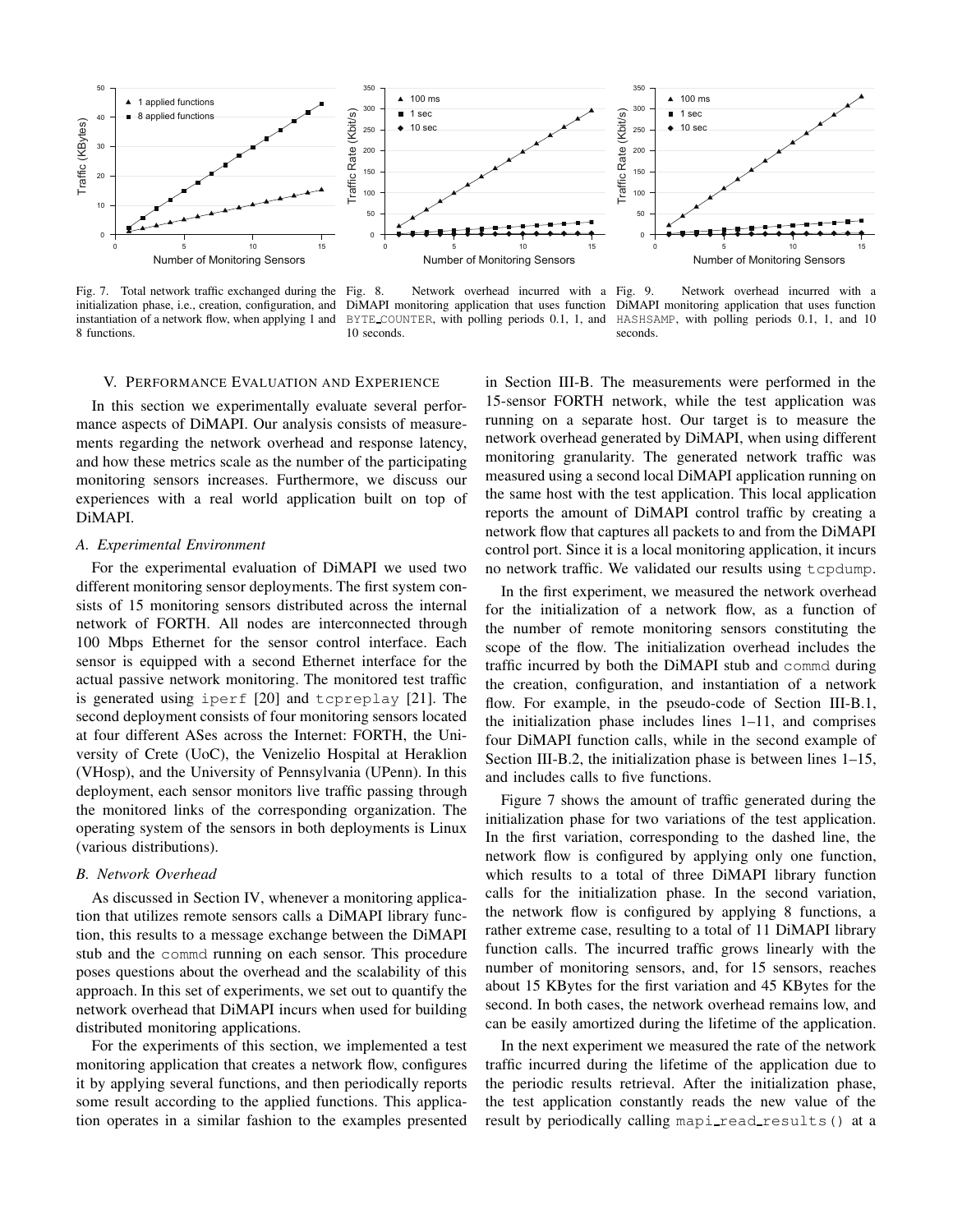

Fig. 10. Completion time for mapi read results(). This includes the processing within DiMAPI stub, the processing within each of the remote monitoring sensors, and the network round-trip time.

predefined time interval. The measured traffic includes both the control messages of DiMAPI and the data transferred, across all monitoring sensors. We modified the test application to read the number of bytes of a network flow in three different periodic intervals, and plotted the mean rate of the generated traffic for one hour in Figure 8.

In case that the application reads the result in 0.1 sec intervals, which is orders of magnitude lower than the minimum polling cycle allowed by most implementations of the Simple Network Management Protocol (SNMP), the generated traffic reaches 295 Kbit/s, when using a network flow with a scope of 15 sensors. However, for periodic intervals of one second or more, the generated traffic is negligible.

The result of the BYTE COUNTER function is an unsigned 8-byte integer. In order to see the effects of larger result structures, we repeated the experiment by reading the results of the HASHSAMP function. HASHSAMP is used to perform hash-based sampling on the packets of a network flow, and its results format is a 36-byte structure. The traffic rate when reading the results of HASHSAMP is shown in Figure 9. We see that there is only a slight increase in the traffic rate due to the larger size of the produced results.

In all of our experiments the CPU utilization at the end-host was negligible, constantly lower than 1%.

#### *C. Response Latency*

In this set of experiments we set out to explore the delay between the call of a DiMAPI function and the return from the function. Since the call of a DiMAPI function results to a message exchange with each of the remote sensors within the flow's scope, the return from the function is highly dependent on the round trip time (RTT) of the network path between the host on which the application runs and the remote monitoring sensors. Ideally, the latency introduced by DiMAPI should be negligible, and thus the overall latency should be close to the maximum RTT to the sensors within the flow's scope.

We measured the time for retrieving a result by calling mapi read results() using the same test application we used for the experiments of Section V-B in the FORTH network. The time was measured by generating two timestamps from within the monitoring application right before and after

TABLE I COMPARISON BETWEEN THE COMPLETION TIME OF A DIMAPI CALL AND THE NETWORK ROUND TRIP TIME.

| Network flow<br>scope    | mapi read results()<br>delay (ms) | <b>Network</b><br>$RTT$ (ms) |
|--------------------------|-----------------------------------|------------------------------|
| VHosp                    | 170.58                            | 160.69                       |
| $U_0C$                   | 3.26                              | 3.24                         |
| <b>FORTH</b>             | 0.68                              | 0.67                         |
| UPenn                    | 283.65                            | 279.22                       |
| VHosp, UoC, FORTH, UPenn | 285.496                           |                              |

the call to mapi read results(). In this way, the measured time includes both the processing time of the DiMAPI stub and that of the remote sensor, as well as the network latency.

Figure 10 shows the completion time for the execution of a mapi read results() call as a function of the number of monitoring sensors in the network flow scope. As the number of sensors increases, there is a slight increase in the delay for retrieving the result. Since all the sensors are located within the FORTH LAN, the network latency for each monitoring sensor is almost constant and remains very low. Thus, the delay for retrieving the result from 15 sensors also remains very low, below 1 ms.

In order to explore how the network latency affects the delay of DiMAPI calls under more realistic conditions, we repeated the experiment using the second sensor deployment. As described in Section V-A, this network comprises monitoring hosts located in four different ASes across the Internet, thus the RTT between the end host where the application runs and each monitoring sensor varies considerably.

We report our findings in Table I. The third column shows the actual RTTs for each sensor, as measured from the end host using ping. We measured the delay of mapi read results() for reading a result from each monitoring sensor. The results of Table I suggest that for each sensor, the delay is slightly higher, but comparable, to the corresponding RTT. Furthermore, when using a network flow with a scope that includes all the monitoring sensors, the delay is roughly equal to the delay of the slowest sensor.

## *D. Distributed Intrusion Detection with DiMAPI*

In this section we describe our experience with building a distributed Network Intrusion Detection System (NIDS) using DiMAPI. NIDSes are an important part of any modern network security management architecture and provide an additional layer of protection against cyber-attacks. A NIDS monitors the network traffic, trying to detect attacks or suspicious activity by matching packet data against well-defined patterns. Such patterns, also known as *signatures*, identify attacks by matching fields in the header and the payload of packets. For example, a packet directed to port 80 containing the string /bin/perl.exe in its payload is probably an indication of a malicious user attacking a web server. This attack can be detected by a signature which checks the destination port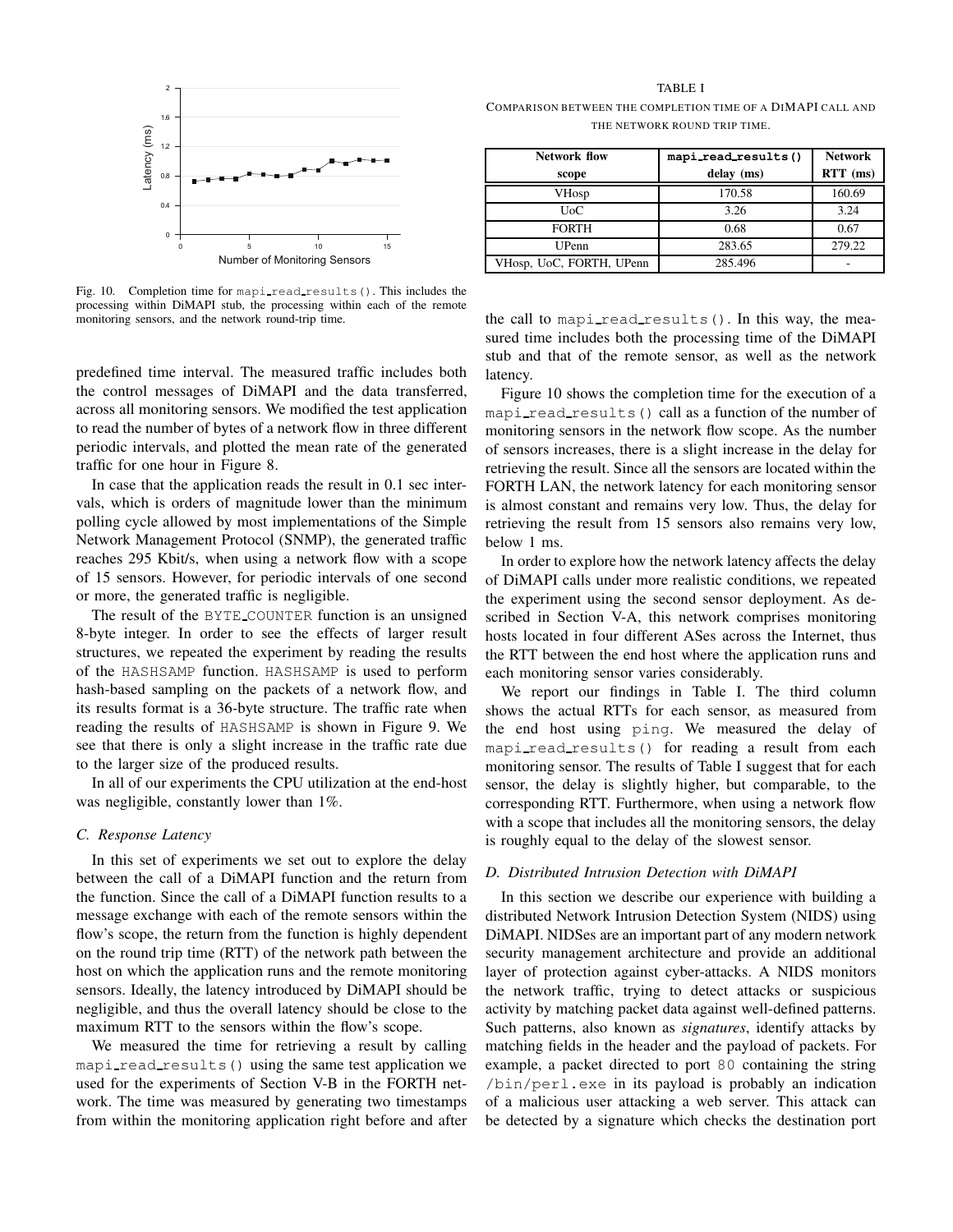number, and defines a string search for /bin/perl.exe in the packet payload.

Implementing a distributed NIDS is a rather complicated task. Several basic operations like packet classification, TCP/IP stream reconstruction, and pattern matching, must be crafted together to form a fully functional system. Each one of these operations alone requires deliberate decisions for its design and considerable programming effort for its implementation. Furthermore, the resulting system is usually targeted to a specific hardware platform. For instance, the majority of current NIDSes are built on top of libpcap [16] packet capture library using commodity network interfaces set in promiscuous mode. As a result, given that libpcap provides only basic packet delivery and filtering capabilities, the programmer has to provide considerable amount of code to implement the large and diverse space of operations and algorithms required by a NIDS.

In contrast, DiMAPI inherently supports the majority of the above operations in the form of predefined functions which can be applied to network flows, and thus, can be effectively used for the development of a simple NIDS. Consequently, a great burden is released from the programmer who has now a considerably easier task. Furthermore, a NIDS based on DiMAPI is not restricted to a specific hardware platform. DiMAPI operates on top of a diverse range of monitoring hardware, including sophisticated lower level components [22], and thus, can further optimize overall system performance, considering that certain functions can be pushed to hardware.

We have developed a distributed NIDS using DiMAPI. Based on the observation that a rule which describes a known intrusion threat can be represented by a corresponding network flow, the overall implementation is straightforward. As an example, consider the following snort [12] signature for detecting malicious activity from a host infected with a backdoor:

```
alert tcp any 146 -> any 1000:1300
    (msg:"BACKDOOR Infector 1.6"; content:
    "|57 48 41 54 49 53 49 54|"; depth: 100;
    flags:A+; sid:120;)
```
All packets that match the above rule can be returned by a network flow, after the application of only two DiMAPI functions:

```
mapi_apply_function(fd, "BPF_FILTER",
   tcp and (src port 146) and ((tcp[2:2] >=1000"
   " and tcp[2:2] <= 1300)) and tcp[13:1] & 16>0);
mapi_apply_function(fd, "STR_SEARCH",
   "|57 48 41 54 49 53 49 54|", 0, 100);
```
Our DiMAPI-based NIDS operates as follows: during program start-up, the files that contain the set of rules are parsed, and for each rule, a corresponding network flow is created. Rules are written in the same description language used by snort. The rest of the functionality is left to DiMAPI, which will optimize the functional components of all the defined rules and deliver any matching packets.

We should note that DiMAPI is not designed to fully replace fully-blown NIDS platforms. Our experience with intrusion detection shows that DiMAPI provides reasonably good support and performance for basic intrusion detection functionality, especially in a distributed monitoring environment. This is useful for providing the defense capabilities needed to respond to coordinated large-scale attacks. A key advantage of our DiMAPI-based NIDS is that the it can rely on more than one vantage points for attack detection. The scope of the network flows that correspond to the signatures is user-defined, thus the system is able to observe and correlate malicious activity from multiple sources. This functionality is crucial for building distributed early-warning systems for large-scale attacks like Internet worms [3].

# VI. RELATED WORK

There are several techniques and tools currently available for passive network monitoring, which can be broadly categorized into three categories [2]: passive packet capturing, flow-level measurements, and aggregate traffic statistics. These categories are with decreasing order regarding the offered functionality and complexity. For example, flow-level measurements and aggregate traffic statistics can be probided by packet capturing systems. DiMAPI belongs to the first category, since it is capable to perform distributed packet capture and manage remote monitoring sensors, but can also offer the latter functionalities by applying the appropriate functions to the network flows.

The most widely used library for passive packet monitoring is libpcap [16], which provides a portable API for user-level packet capture. The libpcap interface supports a filtering mechanism based on the BSD Packet Filter [23], which allows for selective packet capture based on packet header fields. The Linux Socket Filter [24] offers similar functionality with BPF for the Linux OS, while xPF [25] and FFPF [26] provide a richer programming environment for network monitoring at the packet filter level. FLAME [27] is an architecture that allows users to directly install custom modules on the monitoring system, similarly in principle to Managementby-Delegation models [28]. Windmill [29] is an extensible network probe environment which allows loading of "experiments" on the probe for analyzing protocol performance.

The libpcap library has been widely used in several passive monitoring applications such as packet capturing [13], [30], network statistics monitoring [31], and intrusion detection systems [12]. WinPcap [14] and rpcap [15] extend libpcap with remote packet capturing capabilities. Both allow the transfer of captured packets at a single remote host to a local host for further processing. DiMAPI offers the same functionality through the scope abstraction for *multiple* distributed monitoring sensors. Furthermore, by enabling traffic processing at each remote sensor, DiMAPI avoids the considerable network overhead of above approaches since it sends back only the computed results.

CoralReef provides a set of tools and support functions for capturing and analyzing network traces [32]. libcoral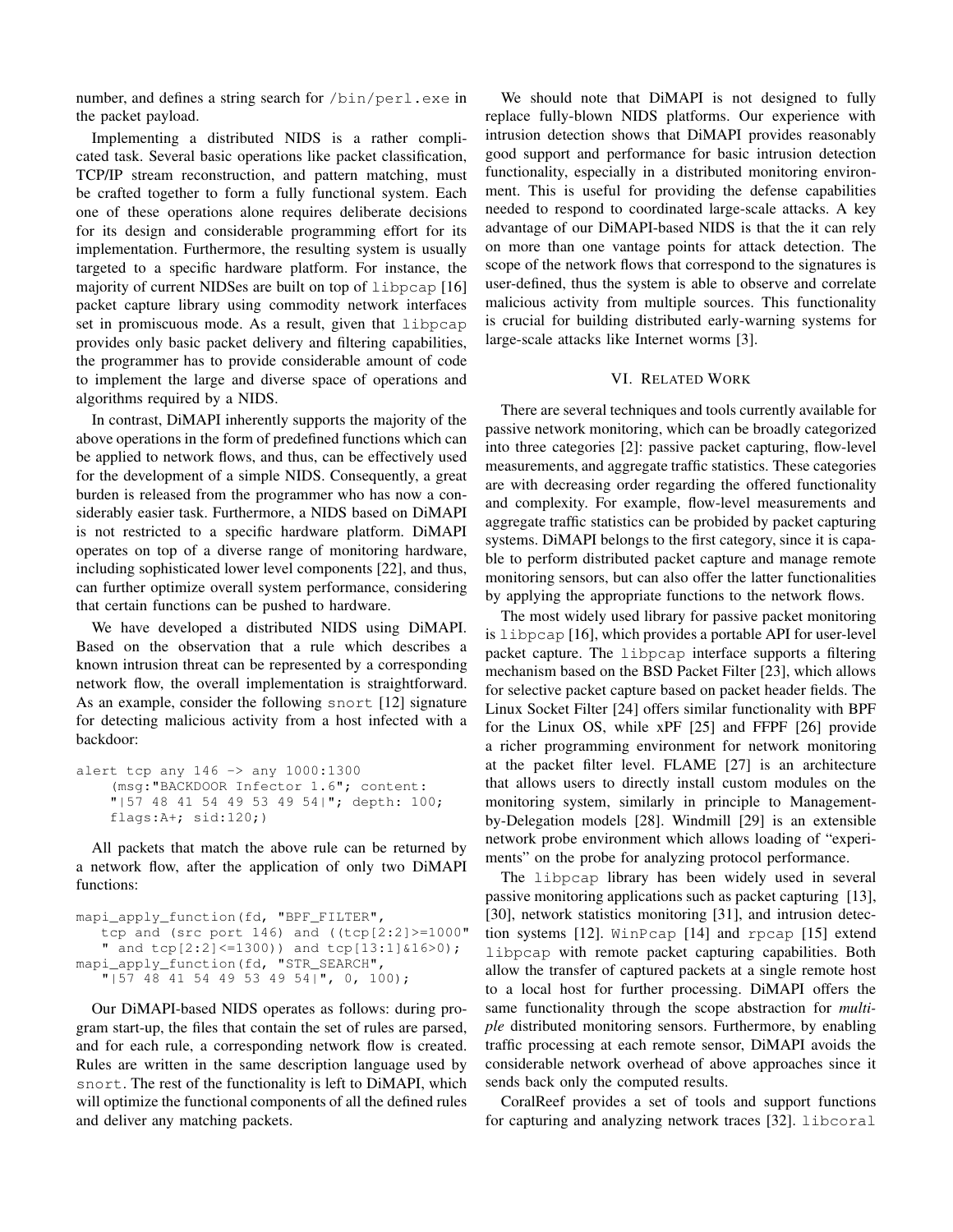provides an API for monitoring applications that is independent of the underlying monitoring hardware. Nprobe [33] is a monitoring tool for network protocol analysis. Although it is based on commodity hardware, it speeds up network monitoring tasks by using filters implemented in the firmware of a programmable network interface.

DiMAPI leverages current passive network monitoring/capturing approaches that are tied to a single monitoring host, into a distributed environment. Indeed, DiMAPI is implemented on top of various monitoring architectures, including libpcap-based interfaces and DAG cards [11], and provides a flexible interface on top of them for building distributed monitoring applications. To the best of our knowledge, DiMAPI is also more expressive than existing tools. For instance, DiMAPI can be used to filter packets based on payload data, apply arbitrary functions on packets, and keep statistics based on the results of these functions.

Except from packet capture oriented systems, there has been significant activity in the design of systems providing flow-based measurements. Cisco IOS NetFlow technology [9] collects and measures traffic data on a per-flow basis. In this context, a flow is usually defined as all packets that share a common protocol, source and destination IP addresses, and port numbers. In contrast to packet capture systems, NetFlow only extracts and maintains flow-level records, from which various traffic statistics can be derived. NeTraMet [34], much like NetFlow, can collect traffic data on a per-flow basis focusing only on flows that match a specific rule.

A drawback of such tools is that they are usually accessible only by network administrators who have access rights to network equipment like routers. Open source probes like nProbe [35] offer NetFlow record generation by capturing packets using commodity hardware. Although DiMAPI shares some goals with the above flow-based monitoring systems, we believe that it has significantly more functionality. For example, by being able to examine packet payloads, DiMAPI is able to provide sophisticated traffic statistics, e.g., for applications that use dynamically allocated ports [6].

There is also significant activity within the IETF for defining network traffic monitoring standards, from several working groups such as RMON [36], PSAMP [37], and IPFIX [38]. The Simple Network Management Protocol (SNMP) [39] facilitates the retrieval of traffic statistics from network devices. Though SNMP is useful it is limited in capabilities, since we cannot perform fine-grained monitoring. RMON offers significantly more capabilities than SNMP, however its complexity and overhead prohibit wide deployment [2].

As network traffic monitoring is becoming increasingly important for the operation of modern networks, several passive monitoring infrastructures have been proposed. Gigascope [40] is a stream database for storing captured network data in a central repository for further analysis using the GSQL query language. A similar approach is followed by the CoMo project [41], which allows users to query network data gathered from multiple administrative domains, and Sprint's passive monitoring system [42], which also collects data

from different monitoring points into a central repository for analysis. Arlos et al. [43] propose a distributed passive measurement infrastructure that supports various monitoring equipment within the same administrative domain.

Finally, a lot of work is being done in the area of monitoring of high-performance computing systems, such as clusters and Grids. Ganglia [44] is a distributed monitoring system based on a hierarchical design targeted at federations of clusters. GridICE [45] is a distributed monitoring tool integrated with local monitoring systems with a standard interface for publishing monitoring data. Note that such systems could utilize at lower levels the functionality offered by DiMAPI.

## VII. CONCLUSIONS AND FURTHER WORK

We have presented the design, implementation and performance evaluation of DiMAPI, an API for building distributed monitoring applications. One of the main novelties of DiMAPI is the introduction of the network flow *scope*, a new attribute of network flows which enables the creation and manipulation of flows over a set of local and remote passive monitoring sensors. The design of DiMAPI mainly focuses on minimizing performance overheads, while providing extensive functionality for a broad range of distributed monitoring applications.

We have evaluated the performance of DiMAPI using a number of monitoring applications operating over large monitoring sensor sets, as well as highly distributed environments. Our results showed that DiMAPI has low overhead, while the response latency in retrieving monitoring results is very close to the actual round trip time between the monitoring application and the monitoring sensors within scope.

A broad range of advanced monitoring applications can benefit from DiMAPI to efficiently perform fine-grained monitoring tasks over a potentially large number of passive monitoring sensors. Such application include collaborative early warning of large-scale attacks, accurate traffic distribution characterization, even for applications that use dynamic ports, identification of unexpected performance problems, and extraction of detailed traffic characteristics.

Currently, our efforts are focused on the deployment of DiMAPI-enabled monitoring sensors across several autonomous systems, aiming to create a large-scale passive monitoring infrastructure. We are also looking at the automation of the sensor discovery process. There has been a lot of work done for scalable resource discovery [46], so we are currently looking at how these approaches can be integrated with our design. Finally, we are exploring the possibility of extending the functionality of the communication agent in order to allow the monitoring sensors to communicate with each other, for potential monitoring applications that require such functionality.

#### AVAILABILITY

DiMAPI is available at http://mapi.uninett.no